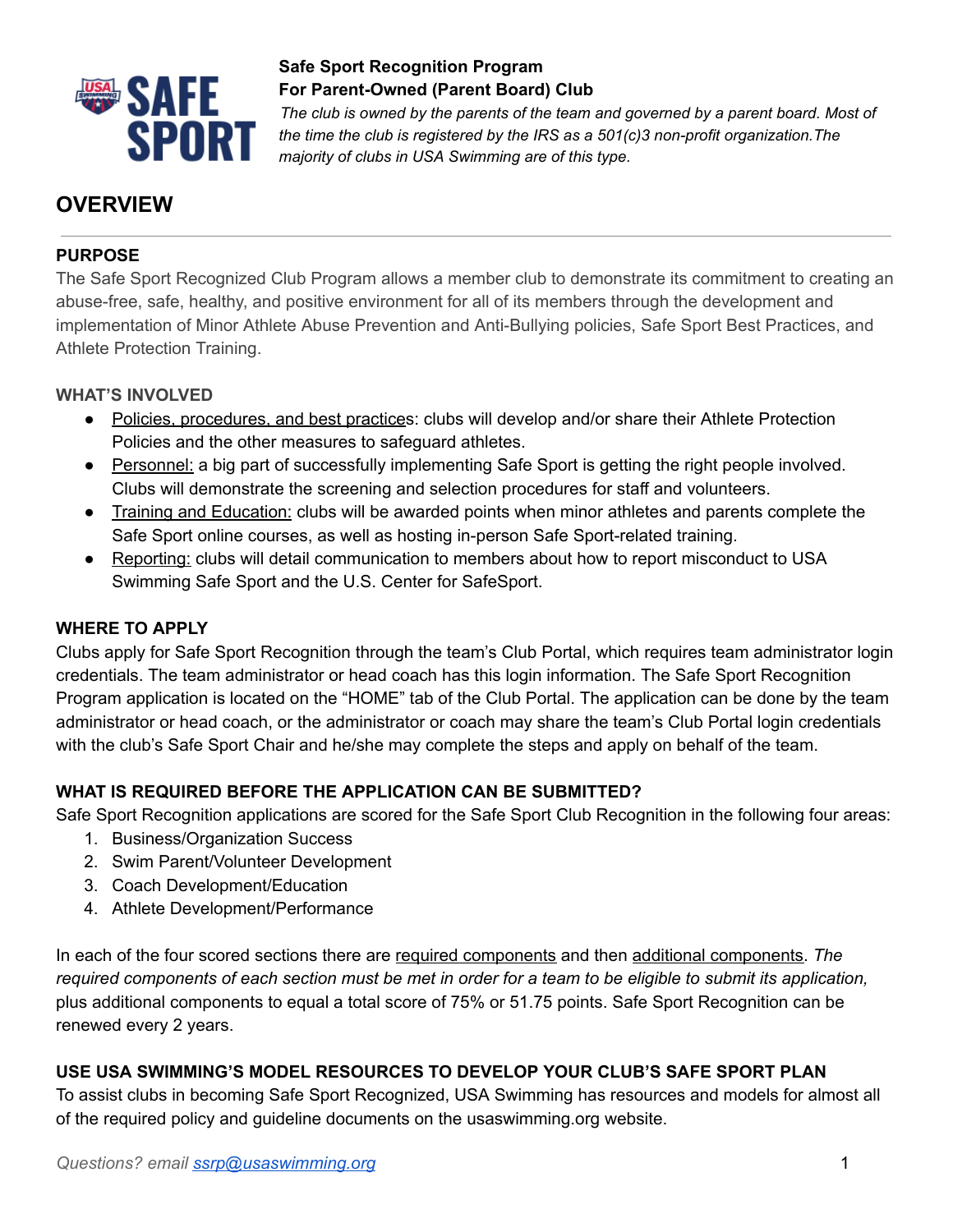

*The club is owned by the parents of the team and governed by a parent board. Most of the time the club is registered by the IRS as a 501(c)3 non-profit organization.The majority of clubs in USA Swimming are of this type.*

# **BUSINESS/ORGANIZATION SUCCESS**

**Total Category Points Available: 36**

#### **Minimum Points Needed: 20 from REQUIRED + 7 or more from ADDITIONAL**

| <b>Required</b><br>(20 Points Required)                                                                                                                                                                                                                                                                                                                                                                                                                                                                                                                                                                                                             | <b>Points</b> |
|-----------------------------------------------------------------------------------------------------------------------------------------------------------------------------------------------------------------------------------------------------------------------------------------------------------------------------------------------------------------------------------------------------------------------------------------------------------------------------------------------------------------------------------------------------------------------------------------------------------------------------------------------------|---------------|
| <b>Mission and Vision Statement</b><br>Is child protection included in your club's mission or vision statement? This memorializes your club's commitment to<br>providing a safe, healthy, and positive environment for athletes.<br><you are="" asked="" club's="" in="" mission="" or="" statement="" to="" type="" vision="" your=""></you>                                                                                                                                                                                                                                                                                                       | 1 point       |
| <b>Club Website</b><br>Does your club have a designated Safe Sport section that contains tools and resources for Safe Sport?<br><share club's="" link="" safe="" sport="" the="" to="" web-page="" your=""></share>                                                                                                                                                                                                                                                                                                                                                                                                                                 | 5 points      |
| <b>Reporting Information</b><br>Is the information and procedure for reporting to USA Swimming Safe Sport and the U.S. Center for Safe Sport on<br>your club's website?<br>To deal with a Safe Sport concern, contact USA Swimming at (719) 866-4578<br>https://www.usaswimming.org/articles-landing-page/2017/05/08/safe-sport-report<br>Contact the U.S. Center for Safe Sport to make a report. Call (720) 524-5640 or use the online reporting form at<br>https://safesport.i-sight.com/portal or find more information at http://www.uscenterforsafesport.org/)<br><share club's="" link="" page="" reporting="" the="" to="" your=""></share> | 2 points      |
| <b>Conduct Pre-Employment Screening</b><br>As a condition of membership in USA Swimming, member clubs are required to conduct pre-employment screens on<br>their new employees who are required to be USA Swimming members by USA Swimming rules.<br><click box="" club="" does="" if="" pre-employment="" required="" screening="" the="" your=""></click>                                                                                                                                                                                                                                                                                         | 2 points      |
| <b>USA Swimming Code of Conduct Communicated to Club</b><br>Club has documented that it has distributed the USA Swimming Code of Conduct to all members and that they have<br>received it.<br><click box="" club="" code="" communicated="" conduct="" has="" if="" membership="" of="" swimming="" the="" to="" usa="" your=""></click>                                                                                                                                                                                                                                                                                                            | 2 points      |
| <b>MAAPP</b><br>USA Swimming Requires member clubs implement the Minor Athlete Abuse Prevention Policy (MAAPP) effective as of<br>June 23, 2019. This policy addresses risk areas that present opportunities for abuse to occur.<br>The policy covers five (5) areas:<br>One-on-One interactions<br>1.<br>2. Travel: Local and Team<br>3. Social Media and Electronic Communication<br>4. Locker Rooms & Changing Areas<br>5.<br>Massages & Rubdowns                                                                                                                                                                                                | 6 points      |
| MAAPP has been reviewed with Parents/Athletes/Coaches/Volunteers/Other Adults affiliated with the club and signed<br>acknowledgements are kept on file at the club.<br><please a="" and="" club="" customize="" download="" maapp="" name="" page.="" pdf="" policy="" post="" safe="" sport="" the<br="" to="" web="" with="" your="">PDF.</please>                                                                                                                                                                                                                                                                                                |               |
| <b>Action Plan to Address Bullying</b><br>USA Swimming Clubs are required to have an action plan to address bullying and the plan must be reviewed with and<br>agreed to by all athletes, parents, coaches, and other adults at the club. An example action plan, that becomes the<br>default if a club chooses not to create their own, is available on the USA Swimming website.<br><upload anti-bullying="" file="" policy="" your=""></upload>                                                                                                                                                                                                  | 2 points      |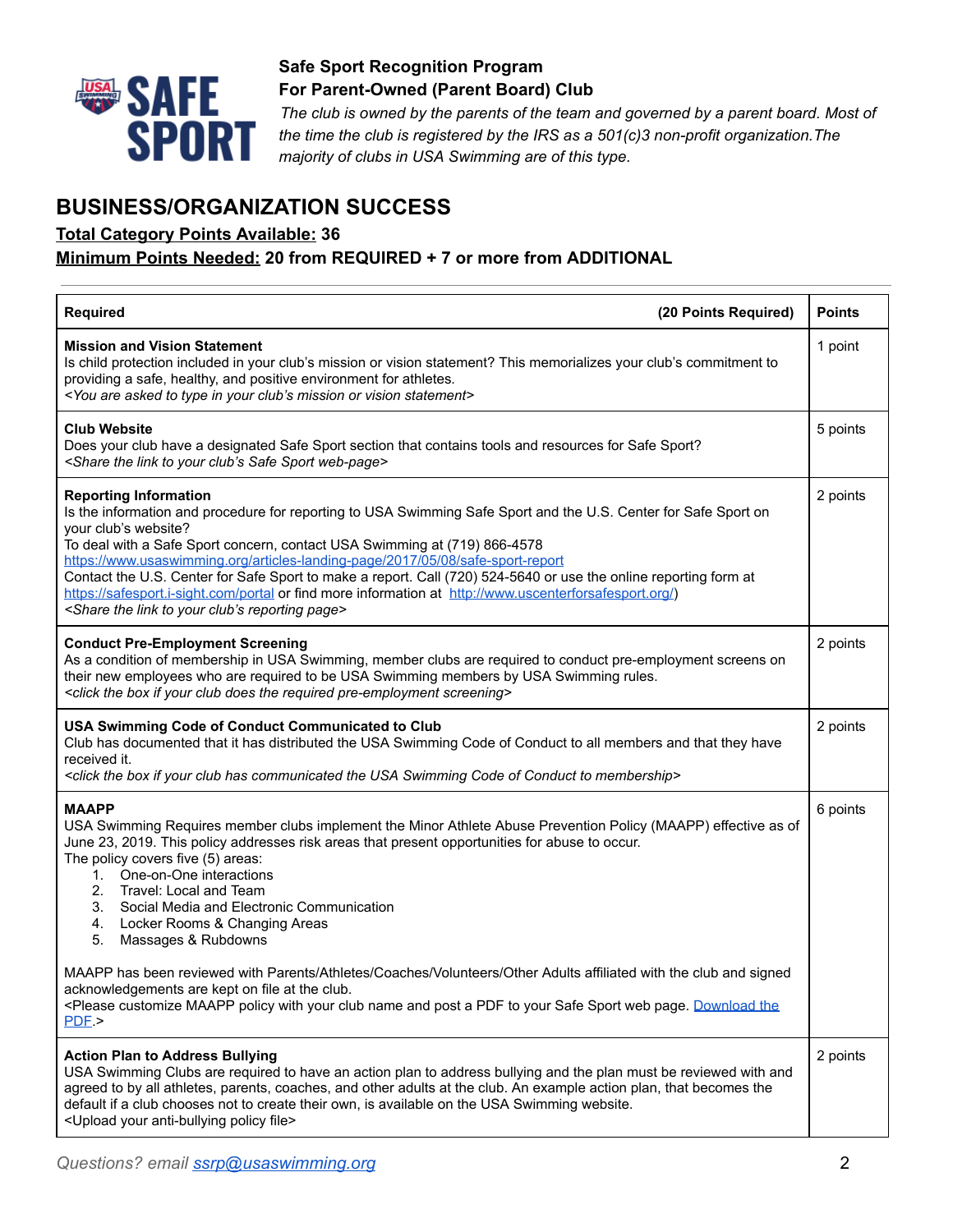

*The club is owned by the parents of the team and governed by a parent board. Most of the time the club is registered by the IRS as a 501(c)3 non-profit organization.The majority of clubs in USA Swimming are of this type.*

| <b>Additional</b><br>(16 points possible)                                                                                                                                                                                                                                                                                                                                                                                                                                                                                                                                                                                                                                         | <b>Points</b> |
|-----------------------------------------------------------------------------------------------------------------------------------------------------------------------------------------------------------------------------------------------------------------------------------------------------------------------------------------------------------------------------------------------------------------------------------------------------------------------------------------------------------------------------------------------------------------------------------------------------------------------------------------------------------------------------------|---------------|
| <b>Safe Sport Best Practices</b><br>Are the Safe Sport Best Practice Guidelines posted on your club's website?<br><check if="" yes=""></check>                                                                                                                                                                                                                                                                                                                                                                                                                                                                                                                                    | 2 points      |
| <b>Communication of Policies</b><br>How often to you communicate the Safe Sport policies to the members of your club, including coaches, athletes,<br>parents, and volunteers?<br><choose one:<br="">Never (0 pts)<br/>Annually (1 pt)<br/>Each Season (1 pt)<br/>More frequently than each season (1 pt)&gt;</choose>                                                                                                                                                                                                                                                                                                                                                            | 0-1 points    |
| <b>Communication Audience</b><br>Who do you target your communications to regarding Safe Sport policies?<br><check all="" apply<br="" that="">Coaches (1 pt)<br/>Parents/Volunteers (1 pt)<br/>Athletes (1 pt)</check>                                                                                                                                                                                                                                                                                                                                                                                                                                                            | 1-3 points    |
| <b>Coordinator Board Membership</b><br>Is your club's Safe Sport Coordinator a member of the club's board of directors?<br>$<$ yes or no $>$                                                                                                                                                                                                                                                                                                                                                                                                                                                                                                                                      | 1 point       |
| <b>Grievance Procedure</b><br>Does your club have a grievance procedure for violations of your athlete, coach, and parent codes of conducts, as well<br>as violations of other team policies?<br><please file="" grievance="" procedure="" upload="" your=""></please>                                                                                                                                                                                                                                                                                                                                                                                                            | 3 points      |
| <b>Locker Room Monitoring Procedure</b><br>Locker rooms and changing areas are a high-risk area for abuse to happen. Minor Athlete Abuse Prevention Policy<br>addresses this in the Locker Rooms and Changing Areas Section.<br><detail access="" are="" club="" ensure="" has="" include="" locker="" rooms="" rooms,<br="" safe,="" steps="" takes="" the="" to="" who="" your="">and detail a plan of how to respond to misconduct and monitor problematic behavior in the locker room.&gt;</detail>                                                                                                                                                                           | 2 points      |
| <b>Parent Consent Forms</b><br>Parent Consent forms are required to be kept on file at the club for each instance of the following:<br>Unrelated Adult Athlete to share a hotel room or sleeping arrangement with a minor athlete.<br>Unrelated Applicable Adult providing local transportation to a minor athlete.<br>Licensed massage therapist or other certified professional or health care provider to treat a minor athlete.<br>Unrelated applicable adult to travel to competition with a minor athlete.<br><attach be="" combined="" consent="" copies="" file.="" for="" forms="" note:="" of="" one="" parent="" review.="" should="" these="" to="" your=""></attach> | 2 points      |
| <b>Photography Policy</b><br>A photography policy is another way to enhance the protection of athlete members. A photography policy could include<br>no picture taking from behind the blocks and could require anyone taking pictures to do so from a certain blocked-off<br>location of the pool deck.<br><please photography="" policy.="" upload="" your=""></please>                                                                                                                                                                                                                                                                                                         | 2 points      |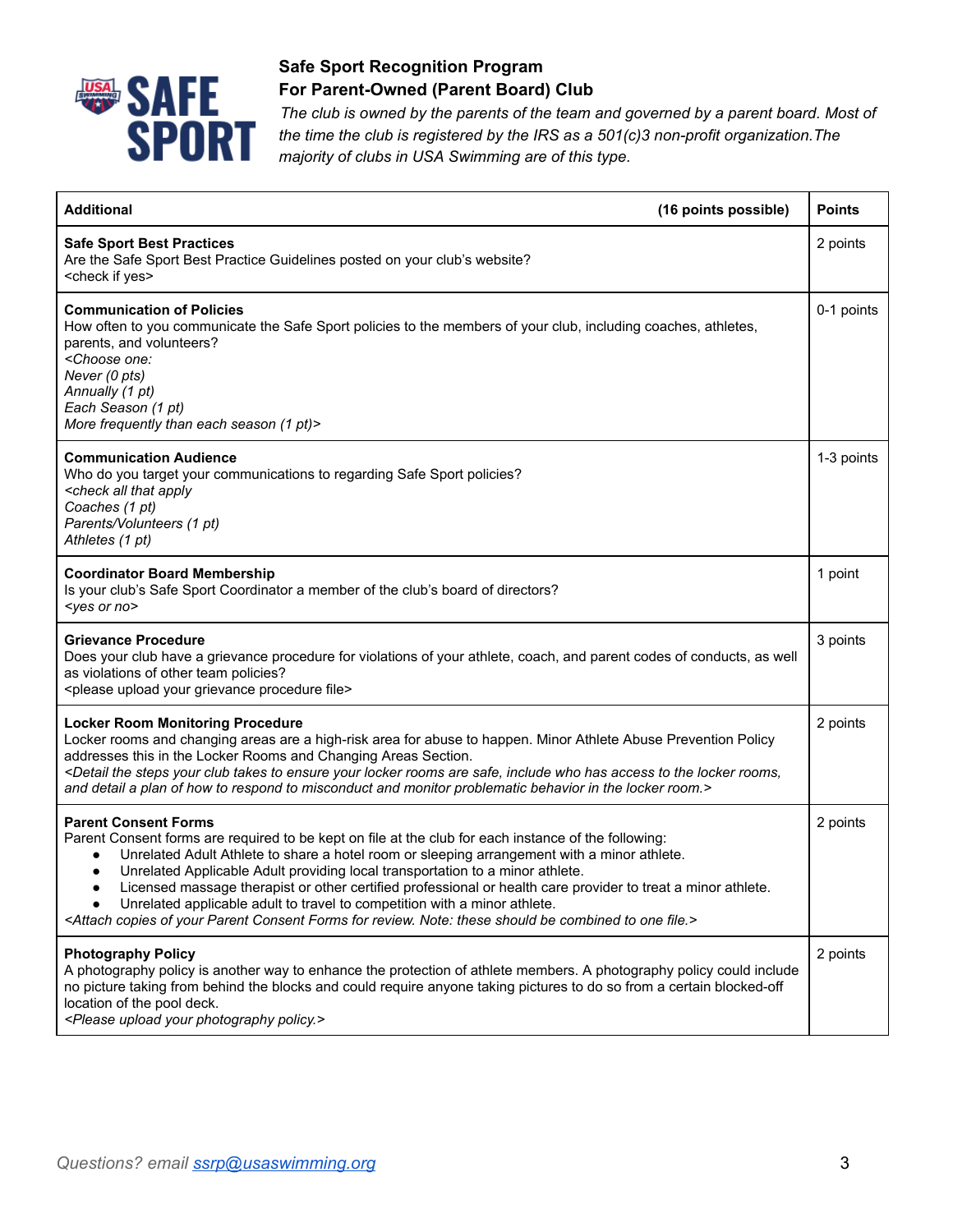

*The club is owned by the parents of the team and governed by a parent board. Most of the time the club is registered by the IRS as a 501(c)3 non-profit organization.The majority of clubs in USA Swimming are of this type.* 

# **SWIM PARENT/VOLUNTEER DEVELOPMENT**

#### **Total Category Points Available: 18**

#### **Minimum Points Needed: 8 points minimum, with at least 6 points from REQUIRED and 2 more points for from either REQUIRED or ADDITIONAL.**

| <b>REQUIRED</b><br>(6 points required)                                                                                                                                                                                                                                                                                                                                                                                                                                                                                                                                                                                                                                               | <b>Points</b> |
|--------------------------------------------------------------------------------------------------------------------------------------------------------------------------------------------------------------------------------------------------------------------------------------------------------------------------------------------------------------------------------------------------------------------------------------------------------------------------------------------------------------------------------------------------------------------------------------------------------------------------------------------------------------------------------------|---------------|
| <b>Safe Sport Club Coordinator</b><br>Does your club have a designated Safe Sport Club Coordinator who is a non-athlete member of USA Swimming? This<br>ensures that the individual is background checked and has taken the Athlete Protection Training. Please share the<br>name and contact information for your Safe Sport Club Coordinator.<br><include address="" and="" club="" coordinator="" email="" name,="" number,="" of="" phone="" safe="" sport=""></include>                                                                                                                                                                                                         | 5 points      |
| <b>Online Safe Sport Education for Parents (1-5)</b><br>Safe Sport's online course for parents provides an introduction to Safe Sport, abuse, and reporting information.<br>More information and access to the course can be found at www.usaswimming.org/learn. The course is called<br>"Parents Guide to Misconduct in Sport." Parents are calculated as a percentage of registered households with 1.5<br>parents per household. 10% is the minimum. $10\% = 1$ point<br><the automatically="" based="" calculated="" for<br="" have="" how="" many="" of="" on="" parents="" safe="" sport="" system="" taken="" team's="" the="" this="" your="">Swim Parents course.&gt;</the> | 1-5 points    |

| <b>ADDITIONAL</b>                                                                                                                                                                                                                                                                                                                                                                                   | (8 points possible) | <b>Points</b> |
|-----------------------------------------------------------------------------------------------------------------------------------------------------------------------------------------------------------------------------------------------------------------------------------------------------------------------------------------------------------------------------------------------------|---------------------|---------------|
| <b>Parent Code of Conduct</b><br>Does your club have a Parent Code of Conduct?<br><please a="" be="" can="" code="" conduct.="" found="" of="" on="" parent="" sample="" swimming="" the="" upload="" usa="" website="" your=""></please>                                                                                                                                                           |                     | 2 points      |
| <b>Education Event for Parents</b><br>Has your club hosted an in-person training for parents on Safe Sport topics facilitated by Safe Sport Staff, the LSC<br>Safe Sport Chair, or a community agency for violence prevention?<br><if and="" date="" description="" event.="" of="" please="" share="" so,="" the=""></if>                                                                          |                     | 2 points      |
| <b>Board Membership</b><br>Does your club require that all members of the board of directors are non-athlete members of USA Swimming? This<br>ensures that the individuals are background checked and have completed the Athlete Protection Training.<br><please a="" board="" in="" include="" is="" link="" or="" posted="" roster="" team="" this="" to="" website="" where="" your=""></please> |                     | 1 point       |
| <b>Volunteer Coordinator Membership</b><br>Does your club require that your volunteer coordinator is a non-athlete member of USA Swimming? This ensures that<br>the individual is background-checked and has completed the Athlete Protection Training.<br><please coordinator="" name="" of="" share="" the="" volunteer="" your=""></please>                                                      |                     | 1 point       |
| <b>Meet Marshals</b><br>Does your club require that meet marshals are non-athlete members of USA Swimming? This ensures that the<br>individuals are background checked and have completed the Athlete Protection Training.<br><please list="" marshals.="" meet="" names="" of="" the="" your=""></please>                                                                                          |                     | 1 point       |
| <b>Board President Membership</b><br>Does your club require that the club's board president is a non-athlete member of USA Swimming? This ensures that<br>the individual is background checked and has completed the Athlete Protection Training.<br><please board="" list="" name.="" president's="" the=""></please>                                                                              |                     | 1 point       |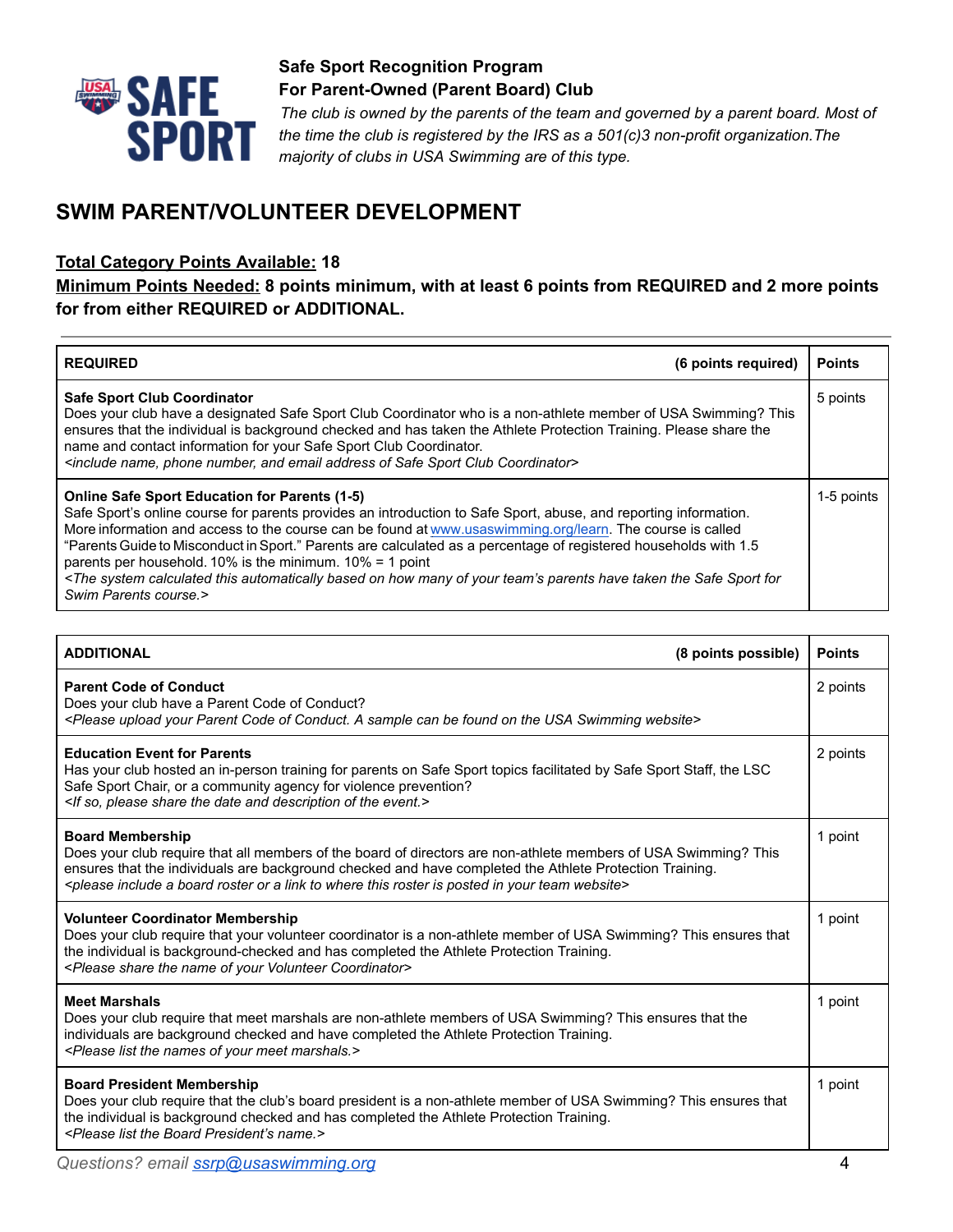

*The club is owned by the parents of the team and governed by a parent board. Most of the time the club is registered by the IRS as a 501(c)3 non-profit organization.The majority of clubs in USA Swimming are of this type.*

# **COACH DEVELOPMENT/EDUCATION**

#### **Total Category Points Available: 6**

**Minimum Points Needed: 3 points minimum, with at least 1 point from REQUIRED** *plus* **1 more point from REQUIRED and 2 points from ADDITIONAL** *or* **2 more points from ADDITIONAL.**

| <b>REQUIRED</b>                                                                                                                                                                                                                                                              | (1 point required) | <b>Points</b> |
|------------------------------------------------------------------------------------------------------------------------------------------------------------------------------------------------------------------------------------------------------------------------------|--------------------|---------------|
| <b>Reference Checks</b><br>How often does your club complete reference checks when hiring coaches and other staff members?<br><choose one:<br="">Never (0 points)<br/>Only if we need to (0 points)<br/>Only the head coach (1 point)<br/>Every hire (2 points)&gt;</choose> |                    | 0-2 points    |

| <b>ADDITIONAL</b><br>(4 points possible)                                                                                                                                                                                                                                                                                    | <b>Points</b> |
|-----------------------------------------------------------------------------------------------------------------------------------------------------------------------------------------------------------------------------------------------------------------------------------------------------------------------------|---------------|
| <b>Coach Code of Conduct</b><br>Does your club have a code of conduct or honor code for coaches? This is a good way to create shared culture and<br>expectations.<br><please a="" be="" can="" coach="" code="" conduct.="" found="" model="" of="" on="" swimming="" the="" upload="" usa="" website.="" your=""></please> | 2 points      |
| <b>Education Event for Coaches</b><br>Has your club hosted an in-person training for coaches on Safe Sport topics facilitated by Safe Sport Staff, the LSC<br>Safe Sport Chair, or a community agency for violence prevention?<br><please and="" date="" description="" event="" of="" share="" the=""></please>            | 2 points      |